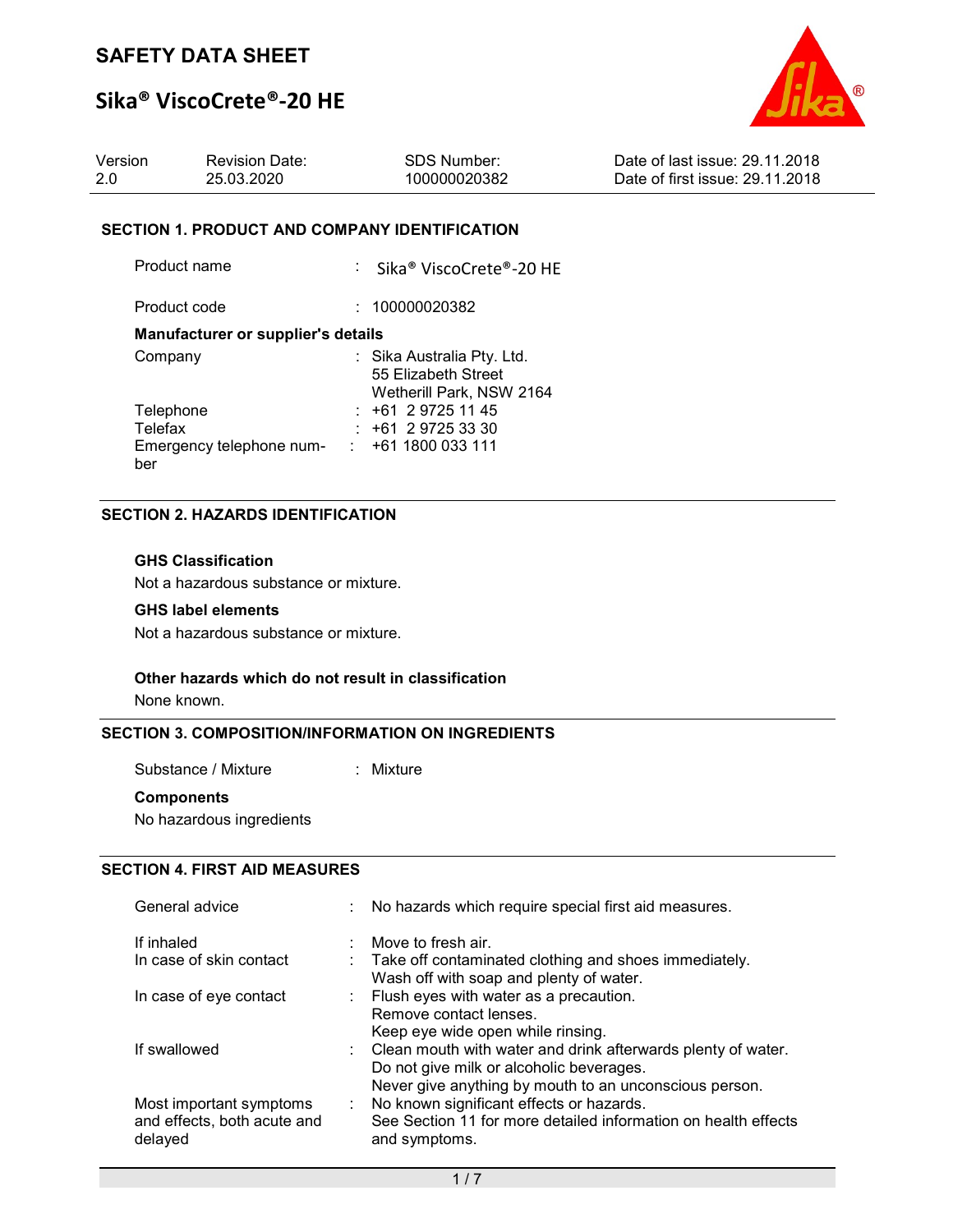# Sika® ViscoCrete®-20 HE



| Version<br>2.0 | <b>Revision Date:</b><br>25.03.2020           |               | SDS Number:<br>100000020382                                                                                  | Date of last issue: 29.11.2018<br>Date of first issue: 29.11.2018 |
|----------------|-----------------------------------------------|---------------|--------------------------------------------------------------------------------------------------------------|-------------------------------------------------------------------|
|                | Notes to physician                            |               | $:$ Treat symptomatically.                                                                                   |                                                                   |
|                | <b>SECTION 5. FIREFIGHTING MEASURES</b>       |               |                                                                                                              |                                                                   |
|                | Suitable extinguishing media :                |               | Use extinguishing measures that are appropriate to local cir-<br>cumstances and the surrounding environment. |                                                                   |
|                | Hazardous combustion prod- :<br>ucts          |               | No hazardous combustion products are known                                                                   |                                                                   |
|                | Specific extinguishing meth-<br>ods.          | $\mathcal{L}$ | Standard procedure for chemical fires.                                                                       |                                                                   |
|                | for firefighters                              |               | Special protective equipment : In the event of fire, wear self-contained breathing apparatus.                |                                                                   |
|                | <b>SECTION 6. ACCIDENTAL RELEASE MEASURES</b> |               |                                                                                                              |                                                                   |
|                |                                               |               | Personal precautions, protec- : For personal protection see section 8.                                       |                                                                   |

| tive equipment and emer-<br>gency procedures             |                                                                                                            |
|----------------------------------------------------------|------------------------------------------------------------------------------------------------------------|
| Environmental precautions                                | : No special environmental precautions required.                                                           |
| Methods and materials for<br>containment and cleaning up | Wipe up with absorbent material (e.g. cloth, fleece).<br>Keep in suitable, closed containers for disposal. |

### SECTION 7. HANDLING AND STORAGE

| fire and explosion          | Advice on protection against : Normal measures for preventive fire protection.                                                                          |
|-----------------------------|---------------------------------------------------------------------------------------------------------------------------------------------------------|
| Advice on safe handling     | : For personal protection see section 8.<br>No special handling advice required.<br>Follow standard hygiene measures when handling chemical<br>products |
| Hygiene measures            | : When using do not eat or drink.<br>When using do not smoke.                                                                                           |
| Conditions for safe storage | : Keep container tightly closed in a dry and well-ventilated<br>place.<br>Store in accordance with local regulations.                                   |
| Materials to avoid          | No special restrictions on storage with other products.                                                                                                 |

## SECTION 8. EXPOSURE CONTROLS/PERSONAL PROTECTION

## Components with workplace control parameters

Contains no substances with occupational exposure limit values.

| Appropriate engineering<br>controls | Use adequate ventilation and/or engineering controls to pre-<br>vent exposure to vapours. |
|-------------------------------------|-------------------------------------------------------------------------------------------|
| Personal protective equipment       |                                                                                           |
| Respiratory protection              | : No special measures required.                                                           |
|                                     |                                                                                           |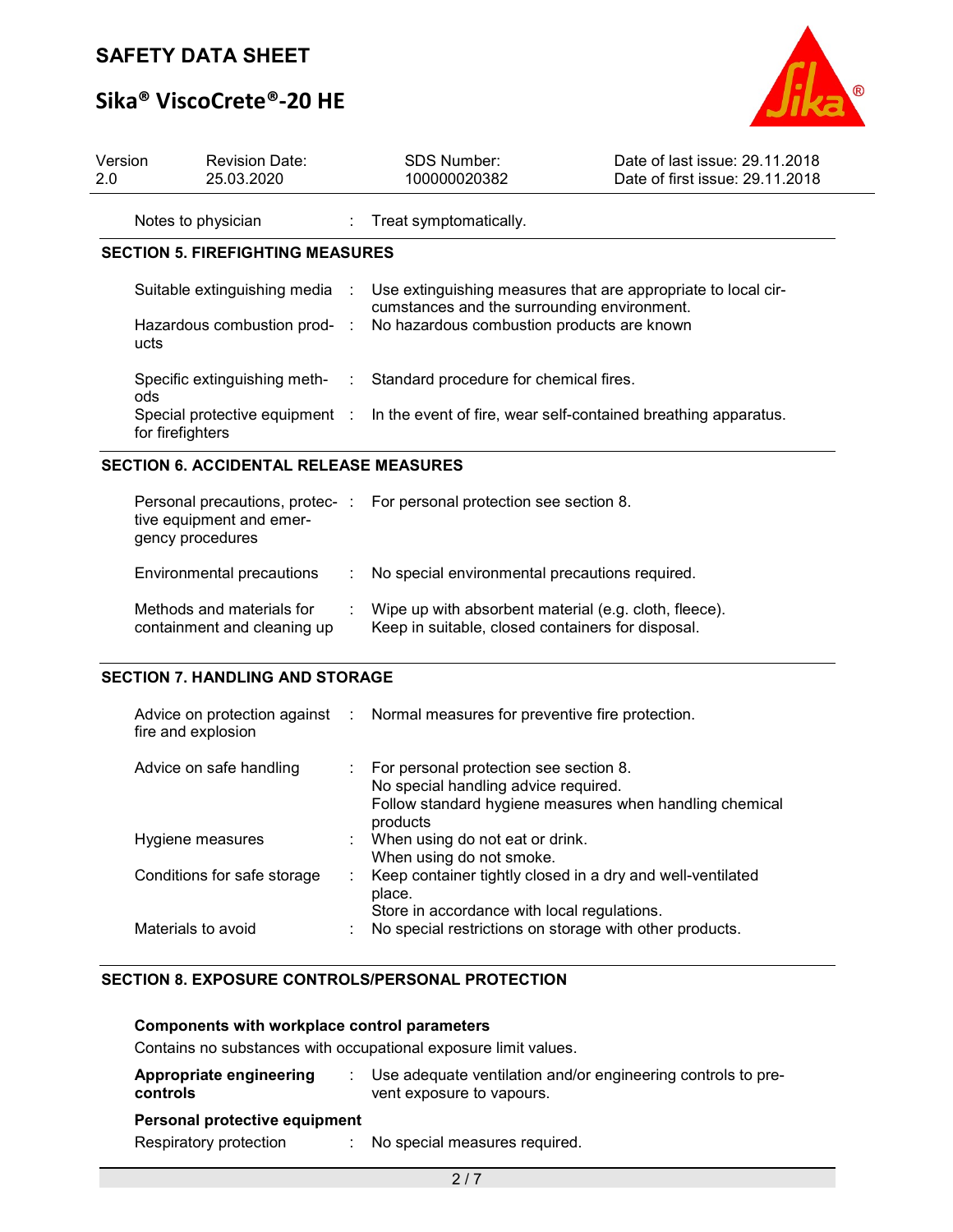# Sika® ViscoCrete®-20 HE



| Version<br>2.0                                                | <b>Revision Date:</b><br>25.03.2020 | <b>SDS Number:</b><br>100000020382                                                                                                                                                                                                                                                                                                                                                                      | Date of last issue: 29.11.2018<br>Date of first issue: 29.11.2018 |
|---------------------------------------------------------------|-------------------------------------|---------------------------------------------------------------------------------------------------------------------------------------------------------------------------------------------------------------------------------------------------------------------------------------------------------------------------------------------------------------------------------------------------------|-------------------------------------------------------------------|
| Hand protection<br>Eye protection<br>Skin and body protection |                                     | Respirator selection must be based on known or anticipated<br>exposure levels, the hazards of the product and the safe<br>working limits of the selected respirator.<br>Chemical-resistant, impervious gloves complying with an<br>÷<br>approved standard should be worn at all times when handling<br>chemical products if a risk assessment indicates this is nec-<br>essary.<br>Follow AS/NZS 1337.1 |                                                                   |
|                                                               |                                     | Recommended: Butyl rubber/nitrile rubber gloves.<br>Contaminated gloves should be removed.<br>Safety glasses<br>Protective clothing (e.g. safety shoes, long-sleeved working<br>÷<br>clothing, long trousers)<br>Follow AS 2210:3                                                                                                                                                                       |                                                                   |

## SECTION 9. PHYSICAL AND CHEMICAL PROPERTIES

| Appearance<br>Colour<br>Odour<br><b>Odour Threshold</b>                 |    | liquid<br>light brown<br>characteristic<br>No data available |
|-------------------------------------------------------------------------|----|--------------------------------------------------------------|
| рH                                                                      |    | ca. 4 (20 °C (68 °F))                                        |
| Melting point/range / Freezing :<br>point                               |    | No data available                                            |
| Boiling point/boiling range                                             | ÷. | No data available                                            |
| Flash point                                                             | ÷  | Not applicable                                               |
| Evaporation rate                                                        |    | No data available                                            |
| Flammability (solid, gas)                                               | ÷. | No data available                                            |
| Upper explosion limit / Upper : No data available<br>flammability limit |    |                                                              |
| Lower explosion limit / Lower : No data available<br>flammability limit |    |                                                              |
| Vapour pressure                                                         |    | 23 hPa                                                       |
| Relative vapour density                                                 |    | No data available                                            |
| Density                                                                 |    | ca. 1.08 g/cm3 (20 °C (68 °F))                               |
| Solubility(ies)<br>Water solubility                                     | t. | soluble                                                      |
| Solubility in other solvents                                            |    | : No data available                                          |
| Partition coefficient: n-<br>octanol/water                              |    | No data available                                            |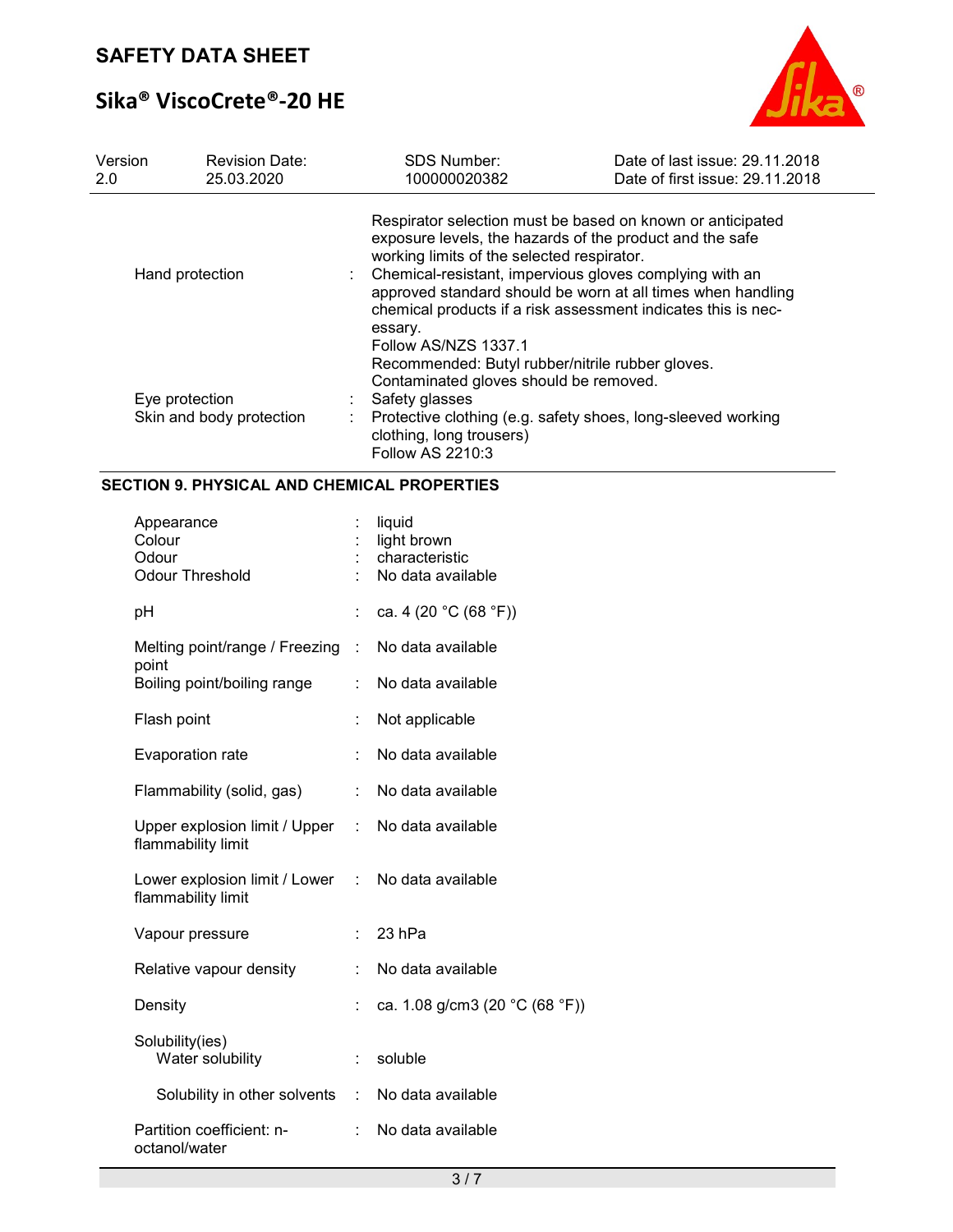# Sika® ViscoCrete®-20 HE



| Version<br>2.0 |           | <b>Revision Date:</b><br>25.03.2020 | SDS Number:<br>100000020382                                                                                                                                          | Date of last issue: 29.11.2018<br>Date of first issue: 29.11.2018 |
|----------------|-----------|-------------------------------------|----------------------------------------------------------------------------------------------------------------------------------------------------------------------|-------------------------------------------------------------------|
|                |           | Auto-ignition temperature           | : No data available                                                                                                                                                  |                                                                   |
|                |           | Decomposition temperature           | No data available                                                                                                                                                    |                                                                   |
|                | Viscosity | Viscosity, dynamic                  | : No data available                                                                                                                                                  |                                                                   |
|                |           | Viscosity, kinematic                | No data available                                                                                                                                                    |                                                                   |
|                |           | <b>Explosive properties</b>         | No data available                                                                                                                                                    |                                                                   |
|                |           | Oxidizing properties                | No data available                                                                                                                                                    |                                                                   |
|                |           | Volatile organic compounds          | Directive 2010/75/EU of 24 November 2010 on industrial<br>emissions (integrated pollution prevention and control)<br>Volatile organic compounds (VOC) content: 0.2 % |                                                                   |

## SECTION 10. STABILITY AND REACTIVITY

| Reactivity                                          |  | : No dangerous reaction known under conditions of normal use.          |  |  |  |
|-----------------------------------------------------|--|------------------------------------------------------------------------|--|--|--|
| Chemical stability                                  |  | : The product is chemically stable.                                    |  |  |  |
|                                                     |  | Possibility of hazardous reac- : No hazards to be specially mentioned. |  |  |  |
| tions                                               |  |                                                                        |  |  |  |
| Conditions to avoid                                 |  | : No data available                                                    |  |  |  |
| Incompatible materials                              |  | $\therefore$ see section 7.                                            |  |  |  |
| No decomposition if stored and applied as directed. |  |                                                                        |  |  |  |

### SECTION 11. TOXICOLOGICAL INFORMATION

#### Acute toxicity

Not classified based on available information.

#### Skin corrosion/irritation

Not classified based on available information.

#### Serious eye damage/eye irritation

Not classified based on available information.

#### Respiratory or skin sensitisation

#### Skin sensitisation

Not classified based on available information.

#### Respiratory sensitisation

Not classified based on available information.

#### Chronic toxicity

#### Germ cell mutagenicity

Not classified based on available information.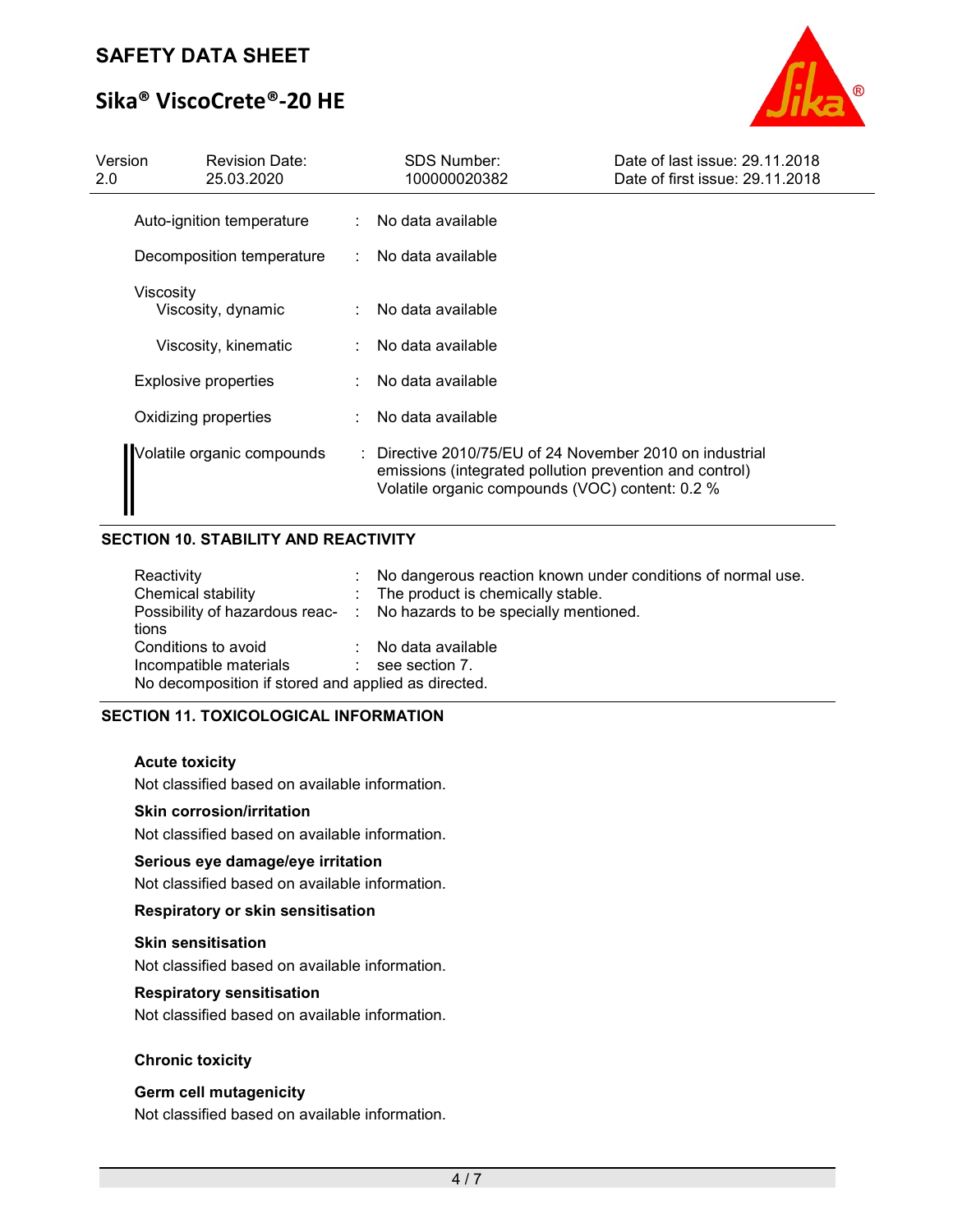# Sika® ViscoCrete®-20 HE



| Version<br>2.0 | <b>Revision Date:</b><br>25.03.2020                                                             | <b>SDS Number:</b><br>100000020382           | Date of last issue: 29.11.2018<br>Date of first issue: 29.11.2018 |  |  |  |  |  |
|----------------|-------------------------------------------------------------------------------------------------|----------------------------------------------|-------------------------------------------------------------------|--|--|--|--|--|
|                | Carcinogenicity<br>Not classified based on available information.                               |                                              |                                                                   |  |  |  |  |  |
|                | <b>Reproductive toxicity</b><br>Not classified based on available information.                  |                                              |                                                                   |  |  |  |  |  |
|                | <b>STOT - single exposure</b><br>Not classified based on available information.                 |                                              |                                                                   |  |  |  |  |  |
|                | <b>STOT - repeated exposure</b><br>Not classified based on available information.               |                                              |                                                                   |  |  |  |  |  |
|                | <b>Aspiration toxicity</b><br>Not classified based on available information.                    |                                              |                                                                   |  |  |  |  |  |
|                | <b>SECTION 12. ECOLOGICAL INFORMATION</b>                                                       |                                              |                                                                   |  |  |  |  |  |
|                | <b>Ecotoxicity</b><br>No data available                                                         |                                              |                                                                   |  |  |  |  |  |
|                | <b>Persistence and degradability</b><br>No data available                                       |                                              |                                                                   |  |  |  |  |  |
|                | <b>Bioaccumulative potential</b><br>No data available                                           |                                              |                                                                   |  |  |  |  |  |
|                | <b>Mobility in soil</b><br>No data available                                                    |                                              |                                                                   |  |  |  |  |  |
|                | <b>Other adverse effects</b>                                                                    |                                              |                                                                   |  |  |  |  |  |
|                | <b>Product:</b><br>Additional ecological infor-<br>$\sim 100$<br>mation                         | There is no data available for this product. |                                                                   |  |  |  |  |  |
|                | <b>SECTION 13. DISPOSAL CONSIDERATIONS</b>                                                      |                                              |                                                                   |  |  |  |  |  |
|                | <b>Disposal methods</b>                                                                         |                                              |                                                                   |  |  |  |  |  |
|                | Contaminated packaging<br>÷                                                                     | dling site for recycling or disposal.        | Empty containers should be taken to an approved waste han-        |  |  |  |  |  |
|                | If potential for exposure exists refer to Section 8 for specific personal protective equipment. |                                              |                                                                   |  |  |  |  |  |

### SECTION 14. TRANSPORT INFORMATION

### International Regulations

#### UNRTDG

Not regulated as a dangerous good

#### IATA-DGR

Not regulated as a dangerous good

### IMDG-Code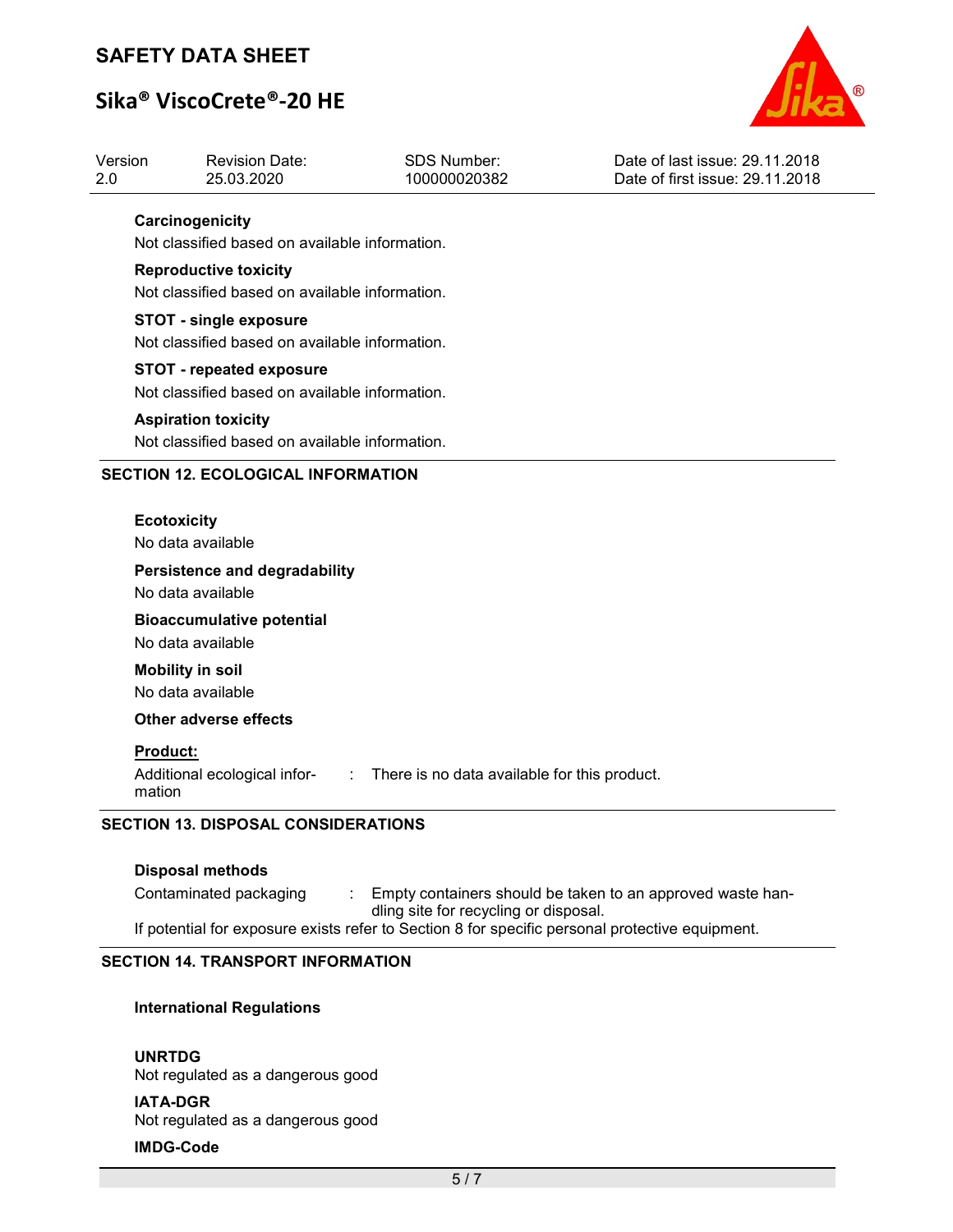# Sika® ViscoCrete®-20 HE



| Version | <b>Revision Date:</b> | SDS Number:  | Date of last issue: 29.11.2018  |
|---------|-----------------------|--------------|---------------------------------|
| -2.0    | 25.03.2020            | 100000020382 | Date of first issue: 29.11.2018 |

Not regulated as a dangerous good

## Transport in bulk according to Annex II of MARPOL 73/78 and the IBC Code

Not applicable for product as supplied.

#### National Regulations

ADG

Not regulated as a dangerous good

## SECTION 15. REGULATORY INFORMATION

#### Safety, health and environmental regulations/legislation specific for the substance or mixture

| Standard for the Uniform<br>No poison schedule number allocated<br>Scheduling of Medicines and<br>Poisons |                                                                                                                                                                      |
|-----------------------------------------------------------------------------------------------------------|----------------------------------------------------------------------------------------------------------------------------------------------------------------------|
| International Chemical Weapons Convention (CWC)<br>Schedules of Toxic Chemicals and Precursors            | Not applicable                                                                                                                                                       |
| <b>Prohibition/Licensing Requirements</b>                                                                 | There is no applicable prohibition or<br>notification/licensing requirements,<br>including for carcinogens under<br>Commonwealth, State or Territory<br>legislation. |

|      | The components of this product are reported in the following inventories: |  |
|------|---------------------------------------------------------------------------|--|
| AICS | $\therefore$ On the inventory, or in compliance with the inventory        |  |

#### SECTION 16. OTHER INFORMATION

| <b>Revision Date</b><br>Date format                                 | : 25.03.2020<br>dd.mm.yyyy                                                                                                                                                                                                    |
|---------------------------------------------------------------------|-------------------------------------------------------------------------------------------------------------------------------------------------------------------------------------------------------------------------------|
| <b>Full text of other abbreviations</b>                             |                                                                                                                                                                                                                               |
| <b>ADG</b><br>ADR.                                                  | : Australian Dangerous Goods Code.<br>European Agreement concerning the International Carriage of<br>Dangerous Goods by Road                                                                                                  |
| CAS<br><b>DNEL</b><br>EC <sub>50</sub><br><b>GHS</b><br><b>IATA</b> | <b>Chemical Abstracts Service</b><br>: Derived no-effect level<br>Half maximal effective concentration<br><b>Globally Harmonized System</b><br>International Air Transport Association                                        |
| <b>IMDG</b><br>LD50                                                 | International Maritime Code for Dangerous Goods<br>Median lethal dosis (the amount of a material, given all at                                                                                                                |
| LC50                                                                | once, which causes the death of 50% (one half) of a group of<br>test animals)<br>: Median lethal concentration (concentrations of the chemical in<br>air that kills 50% of the test animals during the observation<br>period) |
|                                                                     | 6/7                                                                                                                                                                                                                           |